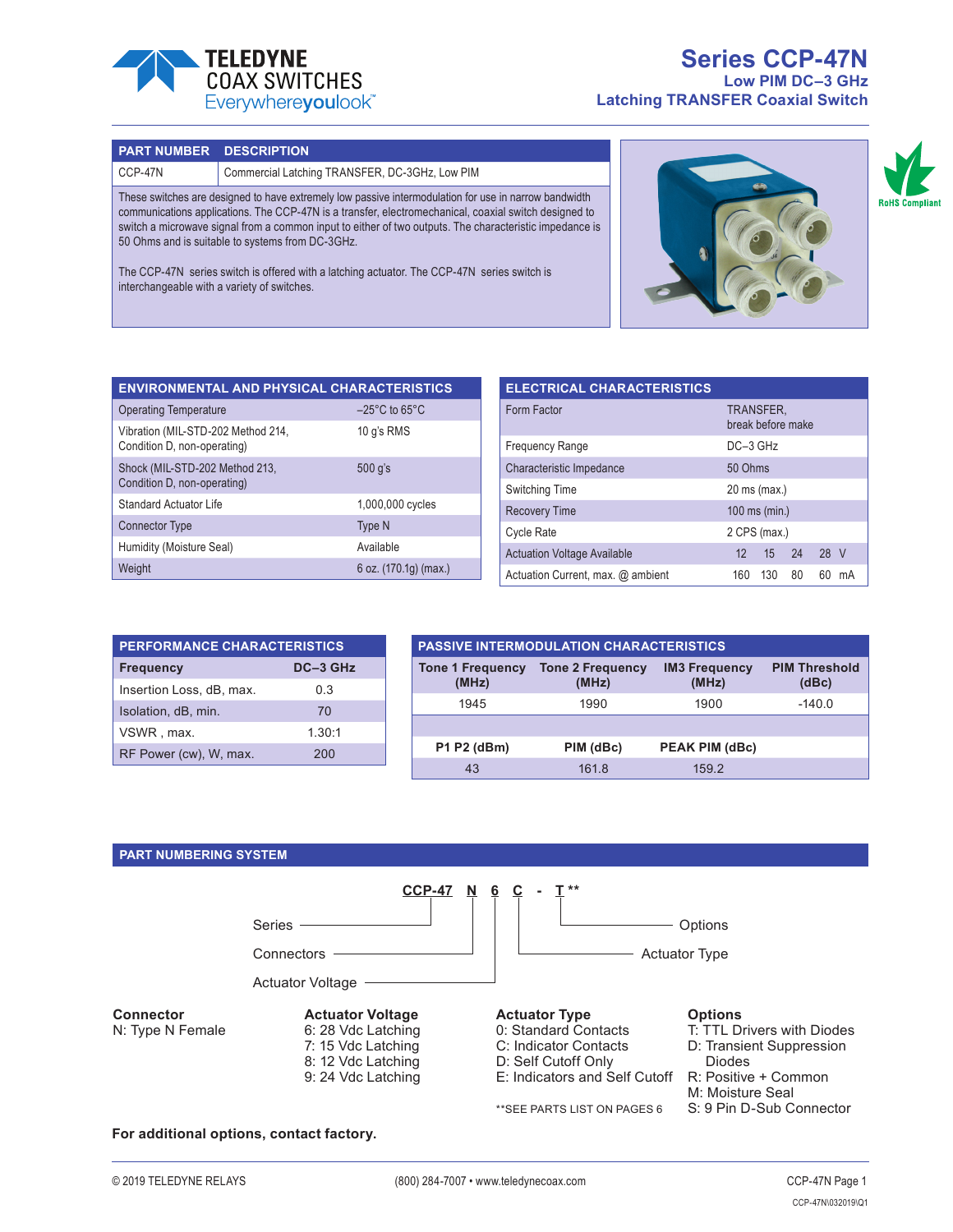# **Series CCP-47N**

**Low PIM DC–3 GHz Latching TRANSFER Coaxial Switch**



## **SCHEMATICS AND MECHANICAL OUTLINE**



**"-s option" 9-pin d-sub connector (example: ccp-47n60-s)**

| <b>9 PIN D-SUB PINOUT FOR LATCHING TRANSFER</b> |              |            |                |                            |  |  |
|-------------------------------------------------|--------------|------------|----------------|----------------------------|--|--|
| <b>OPTIONS</b>                                  |              |            |                |                            |  |  |
| Pin<br>No.                                      | <b>Basic</b> | Indicators | <b>TTL</b>     | Indicators &<br><b>TTL</b> |  |  |
|                                                 |              |            |                |                            |  |  |
| 2                                               | 2            | 2          |                |                            |  |  |
| 3                                               | C.           | C          | Common         | Common                     |  |  |
| 4                                               |              |            |                |                            |  |  |
| 5                                               |              |            | $\overline{2}$ | $\overline{2}$             |  |  |
| 6                                               |              |            | <b>Vsw</b>     | <b>V<sub>sw</sub></b>      |  |  |
| ⇁                                               |              | A          |                | A                          |  |  |
| 8                                               |              | В          |                | B                          |  |  |
| 9                                               |              | C.         |                |                            |  |  |

|   | <b>TRUTH TABLE (with TTL option)</b> |  |                  |     |                   |                              |  |     |                |
|---|--------------------------------------|--|------------------|-----|-------------------|------------------------------|--|-----|----------------|
|   | Logic Input                          |  | <b>RF Path</b>   |     |                   | Indicator<br>(if applicable) |  |     |                |
| 1 | 2                                    |  |                  |     | $1-2$ $1-3$ $2-4$ | $3 - 4$                      |  | А   | В              |
| U | U                                    |  | No Change        |     |                   |                              |  | N/A |                |
| 1 | O                                    |  | Off              | On  | On                | Off                          |  |     | A & C          |
| N |                                      |  | On               | Off | Off               | On                           |  |     | <b>B&amp;C</b> |
|   |                                      |  | Forbidden<br>N/A |     |                   |                              |  |     |                |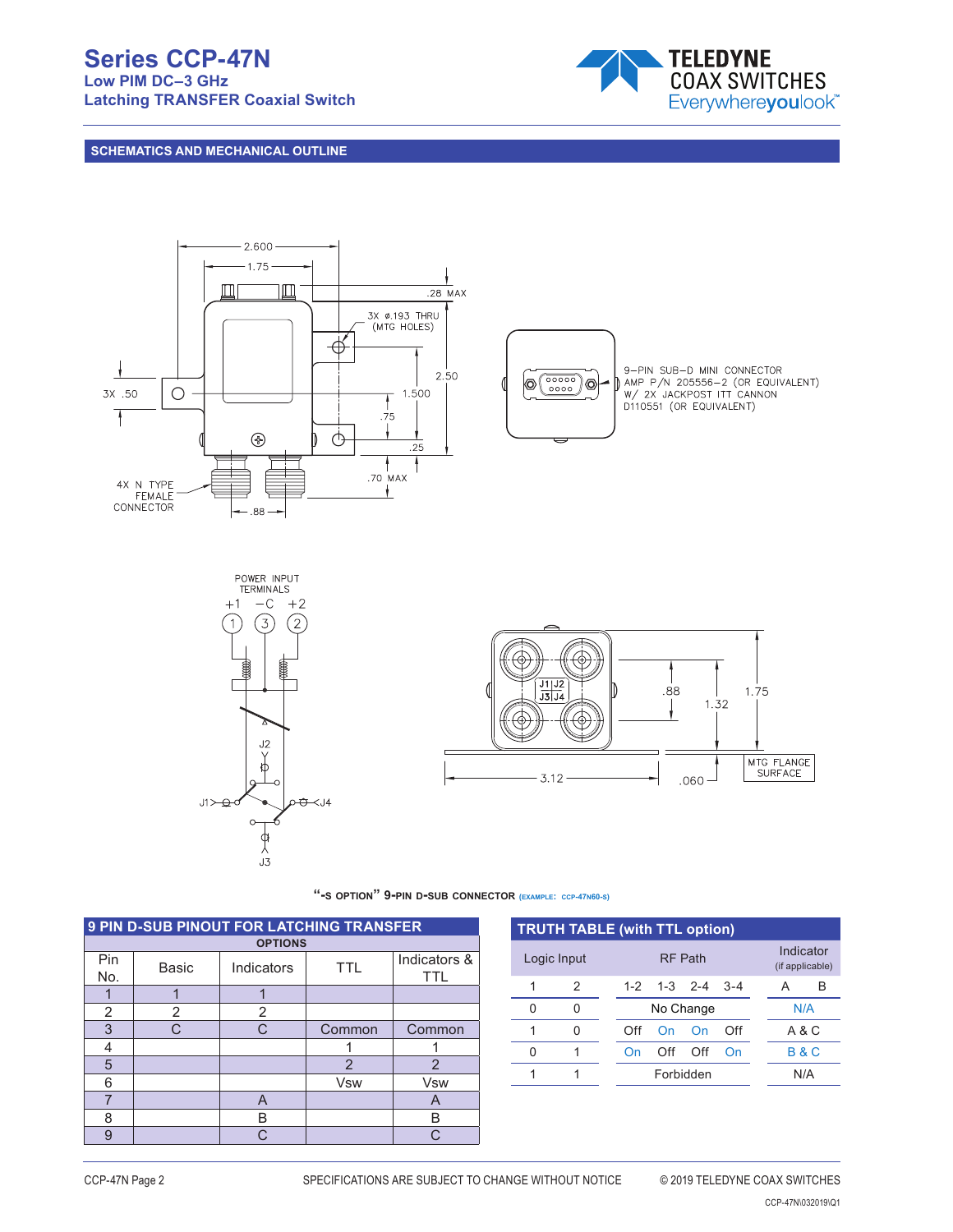

### **TYPICAL NARROWBAND RF INSERTION LOSS PERFORMANCE CURVES**

 $1.00$   $\overline{)}$ <br>0.0



**rf notes**

0.0 0.5 1.0 1.5 2.0 2.5 3.0 **Frequency (GHz)**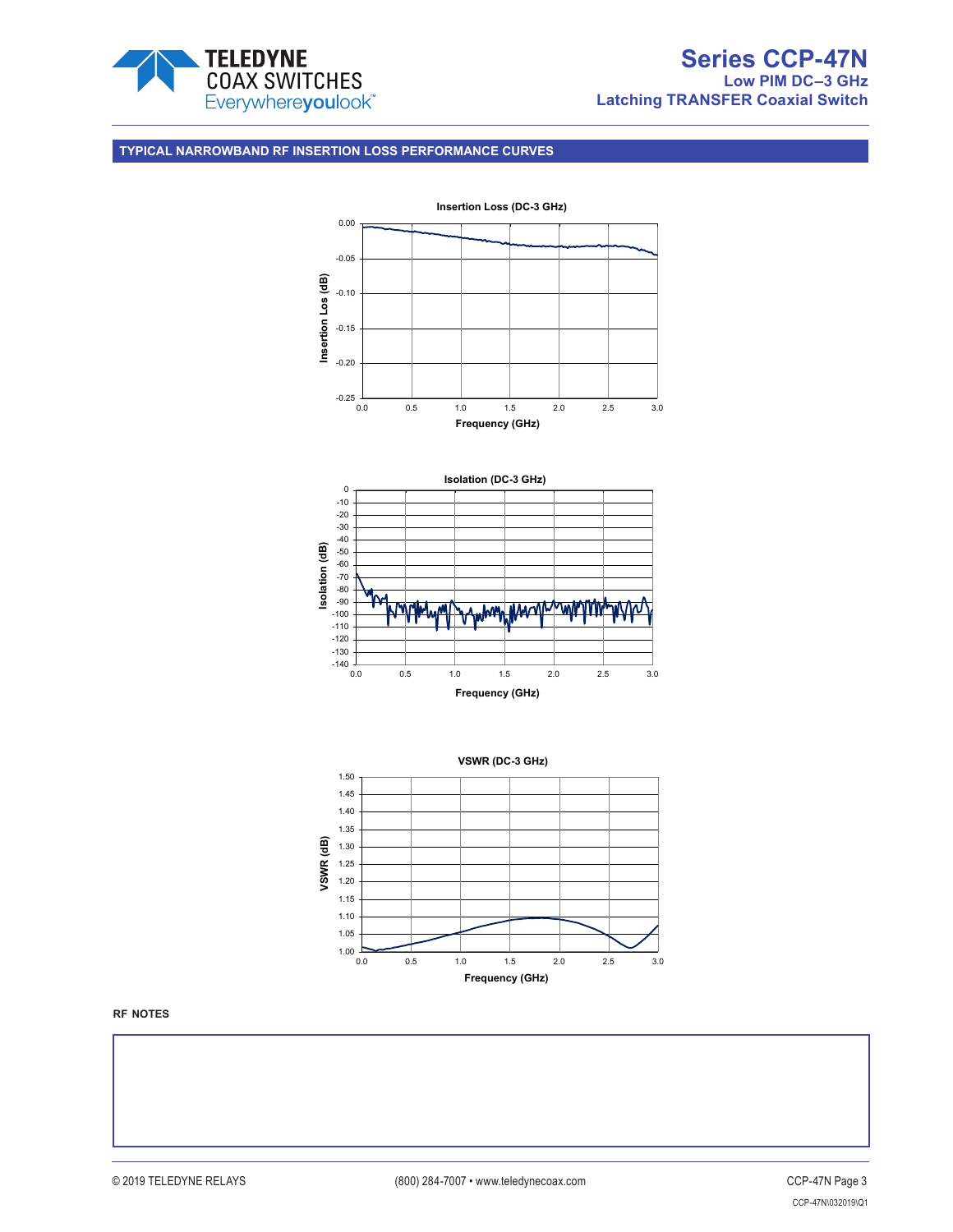**TYPICAL POWER PERFORMANCE CURVE**



# **Power Handling vs. Frequency**



Estimates based on the following reference conditions:

- Ambient temperature of 40°C or less
- Sea level operation
- Load VSWR of 1.30:1 maximum
- No high-power (hot) switching

Please contact Teledyne Coax Switches for derating factors when applications do not meet the foregoing reference conditions.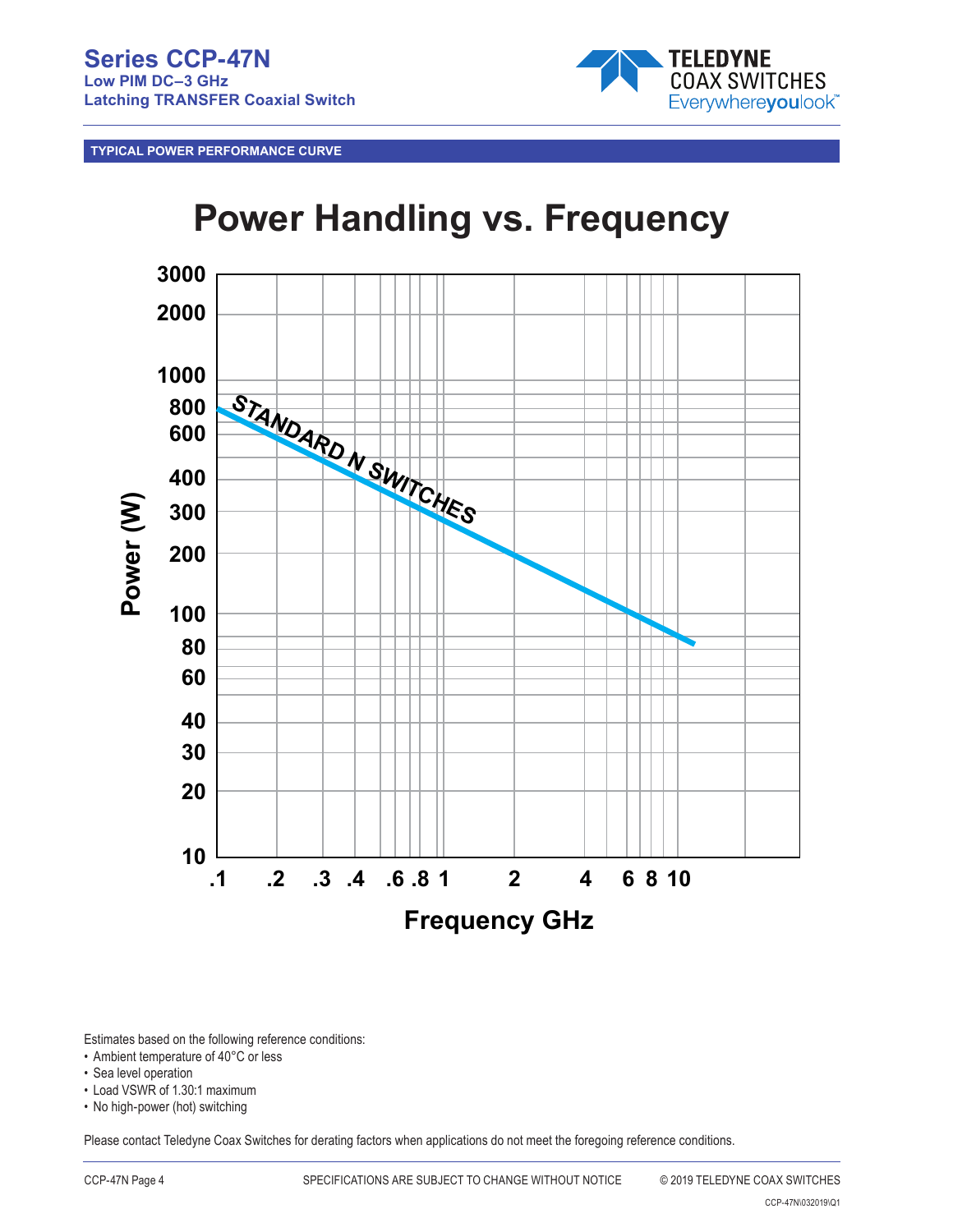

#### **GLOSSARY**

#### **Actuator**

An actuator is the electromechanical mechanism that transfers the RF contacts from one position to another upon DC command.

#### **Arc Suppression Diode**

A diode is connected in parallel with the coil. This diode limits the "reverse EMF spike" generated when the coil deenergizes to 0.7 volts. The diode cathode is connected to the positive side of the coil and the anode is connected to the negative side.

#### **Date Code**

All switches are marked with either a unique serial number or a date code. Date codes are in accordance with MIL-STD-1285 Paragraph 5.2.5 and consist of four digits. The first two digits define the year and the last two digits define the week of the year (YYWW). Thus, 1032 identifies switches that passed through final inspection during the 32nd week of 2010.

#### **Latching**

A latching switch remains in the selected position whether or not voltage is maintained. This can be accomplished with either a magnetic or mechanical latching mechanism.

#### **Indicator**

Indicators tell the system which position the switch is in. Other names for indicators are telemetry contacts or tellback circuit. Indicators are usually a set of internally mounted DC contacts linked to the actuator. They can be wired to digital input lines, status lights, or interlocks. Unless otherwise specified, the maximum indicator contact rating is 30 Vdc, 50 mA, or 1.5 Watts into a resistive load.

#### **Isolation**

Isolation is the measure of the power level at the output connector of an unconnected RF channel as referenced to the power at the input connector. It is specified in dB below the input power level.

#### **Self-Cutoff**

The self-cutoff option disables the actuator current on completion of actuation. Either a series contact (linked to the actuator) or an IC driver circuit provides the current cutoff. This option results in minimum power consumption by the RF switch. Cutthroat is another name used in the industry for this option. Pulse latching is a term used to describe a switch without this feature.

#### **TRANSFER Switch**

A four-port switch consisting of two independent pairs of RF paths. These pairs are actuated simultaneously. This actuation is similar to that of a double-pole double-throw switch.

#### **Switching Time**

Switching time is the total interval beginning with the arrival of the leading edge of the command pulse at the switch DC

input and ending with the completion of the switch transfer, including contact bounce. It consists of three parts: (1) inductive delay in the coil, (2) transfer time of the physical movement of the contacts, and (3) the bounce time of the RF contacts.

#### **TTL Switch Driver Option**

As a special option, switch drivers can be provided for both failsafe and latching switches, which are compatible with industry-standard low-power Schottky TTL circuits.

#### **Performance Parameters vs Frequency**

Generally speaking, the RF performance of coaxial switches is frequency dependent. With increasing frequency, VSWR and insertion loss increase while isolation decreases. All data sheets specify these three parameters as "worst case" at the highest operating frequency. If the switch is to be used over a narrow frequency band, better performance can be achieved.

#### **Actuator Current vs Temperature**

The resistance of the actuator coil varies as a function of temperature. There is an inverse relationship between the operating temperature of the switch and the actuator drive current. For switches operating at 28 VDC, the approximate actuator drive current at temperature, T, can be calculated using the equation:

$$
I_T = \frac{I_A}{[1+.00385 (T-20)]}
$$

**Where:**

- **I <sup>T</sup>** = Actuator current at temperature, T
- **I <sup>A</sup>** = Room temperature actuator current – see data sheet
- $T =$  Temperature of interest in  ${}^{\circ}C$

#### **Magnetic Sensitivity**

An electro-mechanical switch can be sensitive to ferrous materials and external magnetic fields. Neighboring ferrous materials should be permitted no closer than 0.5 inches and adjacent external magnetic fields should be limited to a flux density of less than 5 Gauss.

**SPECIAL FEATURE**

**Switching High-Power or Highly Sensitive Signals** Ensure the most linear response with the best galvanically matched contact system in the industry. Extremely low passive intermodulation is standard on all of our switches.

| Carrier<br>Frequency 1 | Carrier<br>Frequency 2       | PIM 3rd Order<br>Frequency |  | PIM 5th<br>Order Fre-<br>quency |
|------------------------|------------------------------|----------------------------|--|---------------------------------|
| 870 MHz                | 893 MHz                      | 847 MHz                    |  | 824 MHz                         |
|                        | 3rd Order<br>Intermodulation |                            |  | 5th Order<br>Intermodulation    |
| <b>Transfer</b>        |                              | $-103$ dBm                 |  | $-123$ dBm                      |
|                        |                              | $-146$ dBc.                |  | $-165$ dBc                      |